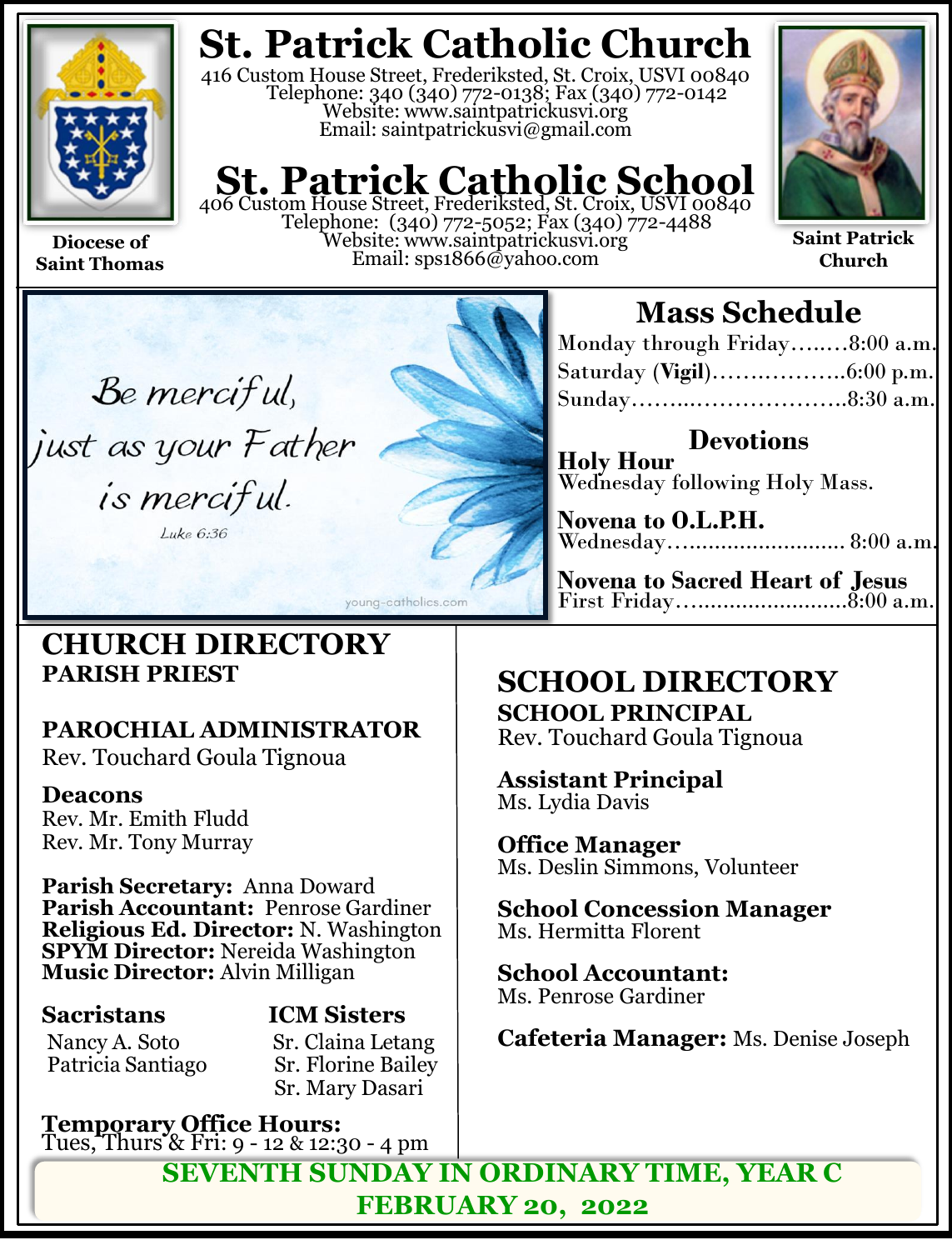## **SEVENTH SUNDAY IN ORDINARY TIME, YEAR C FEBRUARY 20, 2022**

## **MASS INTENTIONS**

| <b>SATURDAY, February 19</b>                                  |                                             |                    |
|---------------------------------------------------------------|---------------------------------------------|--------------------|
| 6:00 PM. + Therese Duval, Repose of Soul, Rb Duval family     | <b>SUNDAY:</b>                              | 1Sm 26:2,7-9,12-13 |
|                                                               |                                             | 1Cor 15:45-49      |
| <b>SUNDAY, February 20</b>                                    |                                             | Lk 6:27-38         |
| 8:30 AM. - Enid Gustave, Thanksgiving for God's Blessings, Rb |                                             |                    |
| Enid                                                          | <b>MONDAY:</b>                              | Jas 3:13-18        |
| MONDAY, February 21                                           | <b>Saint Peter Damian, Bishop and</b>       | Mk 9:14-29         |
| 8:00 AM. - Therese Willocks, Birthday Blessings, Rb Duval     | <b>Doctor of the Church</b>                 |                    |
| family                                                        |                                             |                    |
| TUESDAY, February 22                                          | <b>TUESDAY:</b>                             | 1Pt 5:1-4          |
| 8:00 AM. + John Duval, Repose of Soul, Rb Duval family,       | The Chair of Saint Peter the Apostle        | Mt 16:13-19        |
| <b>WEDNESDAY, February 23</b>                                 |                                             |                    |
| 8:00 AM. + Andre J. Duval, Repose of Soul, Rb Duval family    | <b>WEDNESDAY:</b>                           | Jas 4:13-17        |
|                                                               | <b>Saint Pollycarp, Bishop &amp; Martyr</b> | Mk 9:38-40         |
| THURSDAY, February 24                                         |                                             |                    |
| 8:00 AM. - Nolan Garcia, Birthday Blessings, Rb Petula        | <b>THURSDAY</b>                             | Jas 5:1-6          |
| Alexander                                                     |                                             | Mk 9:41-50         |
| <b>FRIDAY, February 25</b>                                    |                                             |                    |
| 8:00 AM + Aurelia Garcia, Death Remembrance, Rb Daughters     |                                             |                    |
|                                                               | <b>FRIDAY</b>                               | Jas 5:9-12         |
| <b>SATURDAY, February 26</b>                                  |                                             | Mk 10:1-12         |
| 6:00 PM. + Andre P. Duval, Repose of Soul, Rb Duval family    |                                             |                    |
|                                                               | <b>SATURDAY:</b>                            | Jas 5:13-20        |
|                                                               |                                             | Mk 10:13-16        |
|                                                               |                                             |                    |

## *PRAY FOR THE SICK & SHUT-INS*

### *Please pray that they may find comfort and healing in Christ.*

Steve Alexander, Olivia Anger, Nicholas Andrew, Marilyn Bailey, Eric Belcher, George Bondieumaitre, Debra Bruce, Virginia Burke, Fred Calvillo, William Carino, Ninon Gussman Carr, Norma Carillo, Paulette Christopher, Victorino Cruz, Matthew Donelley, Anna D'Souza, Norma Dyer, Harold Fisher, Sr. Kimberly Fludd, Johnetta Goodloe, Sarah Gordon, Dr. Amy Hardin, Enis Hilaire, Urla Isaac, Lidia Jiminez, Eleanor Johnson, Alma John, Ann Joseph, Electra Joseph, Edwin Josiah, Jeannie Krigger, T'Agho Lopez, Chamarla Louis, Felina Artigo, Gwendolyn Lucas, Kathleen Smith-Maccow, Marla Matthew, Carlos Matus, Luz Melendez, Beverly Nesbitt, Bevon Nicholas, Marilyn Nicks, Fr. Simon Peter, Geralda Pickering, Carmen Russell, Henrietta Sandy, Jose Manuel Santana, Martha Lena St. Juste, Eric Thomas, Juan Valentin, Vincent Urgent, Inez Walker, Deacon Oliver Washington, Ann Weikel, Inez Williams, Simeon Williams, Curtis Williams, Ingerborg McIntosh, William Lang, Anita Pulpul, Kemit Lewis, Noel Lercana, Bertille Samuel, Lewis Eugene, Vilma C. Johnson, Fanny Andrews Clarke, Kesha Tatum.

*(Please call the Church Office to add or remove names to/from this list Church)*

## **MASS ATTENDANCE – FEBRUARY 12 & 13, 2022**

Saturday 6:00pm Holy Mass 20 Sunday 8:30am Holy Mass 98 Total 118

### **Preserve the Past Campaign in Progress**

Our Church restoration project is in progress and your contribution is still welcome. Please call the church office or contact a minister of hospitality for the contribution envelope.

### **SECOND COLLECTION FOR THE MONTH OF FEBRUARY**

| Maintenance Fund Feb.12-13     |  |
|--------------------------------|--|
| Capital ImprovementsFeb. 19-20 |  |

## **SCRIPTURE READINGS OF THE WEEK**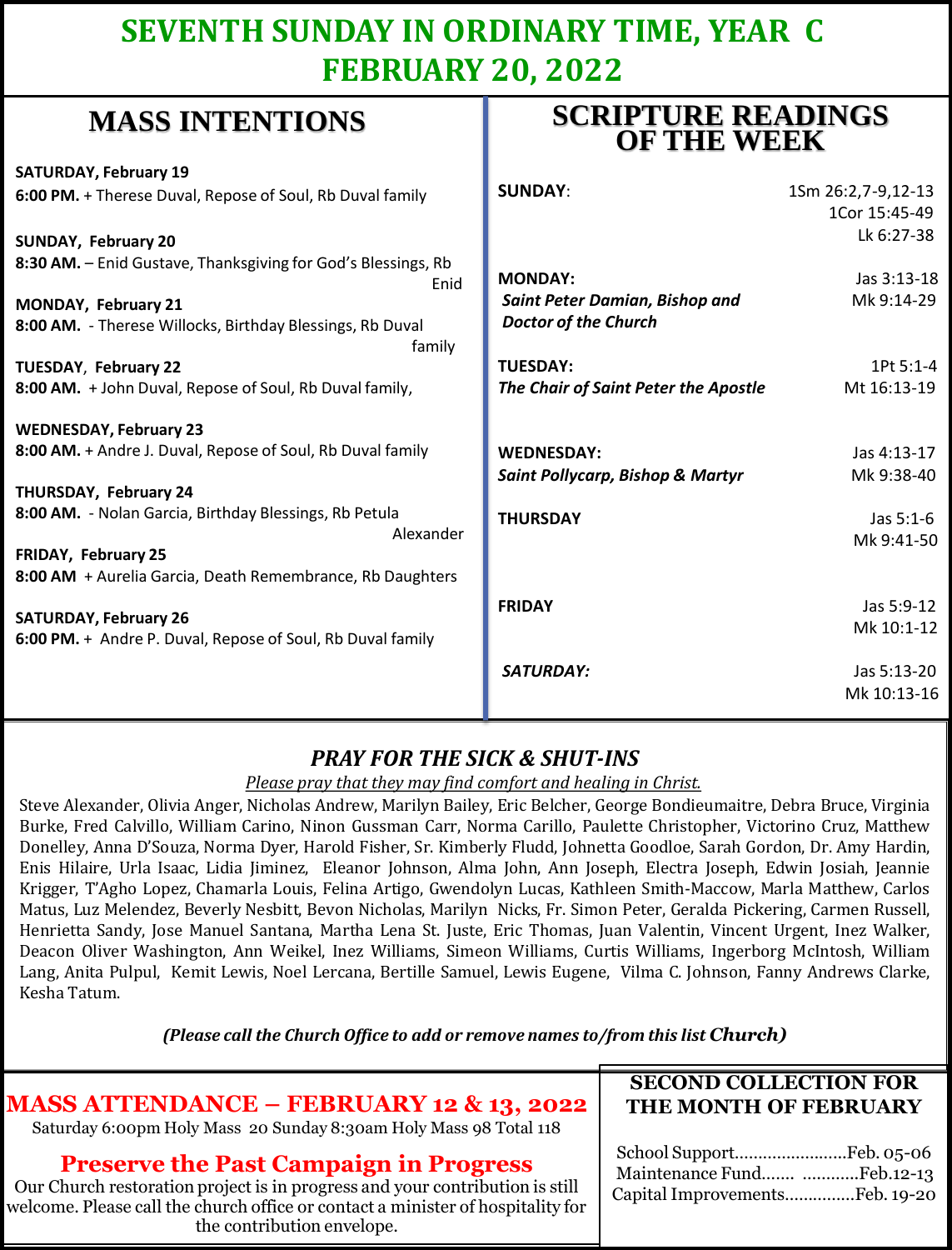# Announcements



### **Seven Days Sanctuary Lamp Devotion**

The Sanctuary Lamp which burns in the Sanctuary of our church, the reminder of the Lord's Presence in the Most Holy Eucharist, will burn from February 20 to February 26, For the deceased Therese Duval, Repose of Soul, requested by Olivia Henry.

### **BLACK HISTORY MONTH at ST. PATRICK CHURCH**

On Sunday, February 27, we will celebrate the closing of Black History Month at the 8:30am Holy Mass. Parishioners are encouraged to wear Cultural or African attire in celebration of our heritage.

### **UPCOMING EVENTS;**

### **THE LITURGICAL SEASON OF LENT**

The Season of Lent is fast approaching, it is a 40 day season of prayer, fasting and almsgiving that begins on Ash Wednesday and ends at sundown on Holy Thursday.

### **RITE OF BURNING OLD BLESSED PALMS & MARDI GRAS**

As we prepare for the Rite of Burning of Old Blessed Palms & Mardi Gras, we are reminding parishioners to bring your Old Blessed Palms on Tuesday, March 1st, 6:00pm, at the courtyard in front of the School's Kindergarten on the Northside of the Church. Or for your convenience you may bring them next Sunday or drop them off at the church office during the week.

#### **ASH WEDNESDAY**

There will be two Holy Masses on Ash Wednesday 8:00 am. and 6:00 pm. Ashes will be distributed during Holy Mass. There will be no distribution of Ashes between Holy Masses or after. Reminder, this is a day of Fasting & Abstinence.

#### **STATIONS OF THE CROSS**

The Stations of the Cross will be held every Friday during Lent at 6:00.pm. here in church. The Stations will be led by the different Ministries of the Church. Please make every effort to attend the Stations of the Cross every Friday evening. Let us prayerfully make this the best Lent ever.

# Parish Information

### **Sacrament of Baptism**

Fourth Sunday of each month. Please register your children at the Church Office. Present a copy of the child(ren) birth certificate(s). Classes for parents & godparents are on the 1st, 2<sup>nd</sup> and 3<sup>rd</sup> Tuesday from 6:00 p.m. until 7:00 p.m. each month.

#### **Sacrament of Marriage**

Please make arrangements with parish priest 6 months before your wedding.

### **Confraternity of Christian Doctrine (CCD) Classes**

Classes are held every Sunday during the school year and begin with attendance and instruction in the classroom following 8:30 a.m. Holy Mass.

### **Rite of Christian Initiation of Adults (RCIA) Classes**

RCIA is the journey of faith by which interested persons become members of the Roman Catholic Church. The program instructs adults to enter into full communion with the Catholic Church through Baptism and/or Confirmation and Holy Communion. To register, please call the church office at (340) 772-0138.

### **Sacrament of Penance**

Confession is the sacrament that allows us to admit our faults and develop humility, but the most profound part is we get to experience Christ's gift of mercy. Weekdays………… 15 min. before Holy Mass Weekends………… 30 min. before Holy Mass

### **Funerals**

All funeral services begin at 10:30 a.m. Viewings at 9:30 am. No funerals are held on weekends. Arrangements must be made with the Church before funeral arrangements with the funeral home.

### **Sacrament of the Anointing of the Sick**

Please call the rectory at (340) 772-0138 whenever a family member or friend is seriously ill or hospitalized.

#### **Parish Registration**

Parishioners who are 18 years and older are invited to register at the Church Office as well as become active and contributing members. We would like to maintain an upto-date listing of all St. Patrick parishioners. Registration also helps in providing quick services for the request and proof of miscellaneous church letters for individuals, Baptism, Confirmation, etc.

**Bulletin announcements must be submitted to the Church Office by Wednesday at noon**